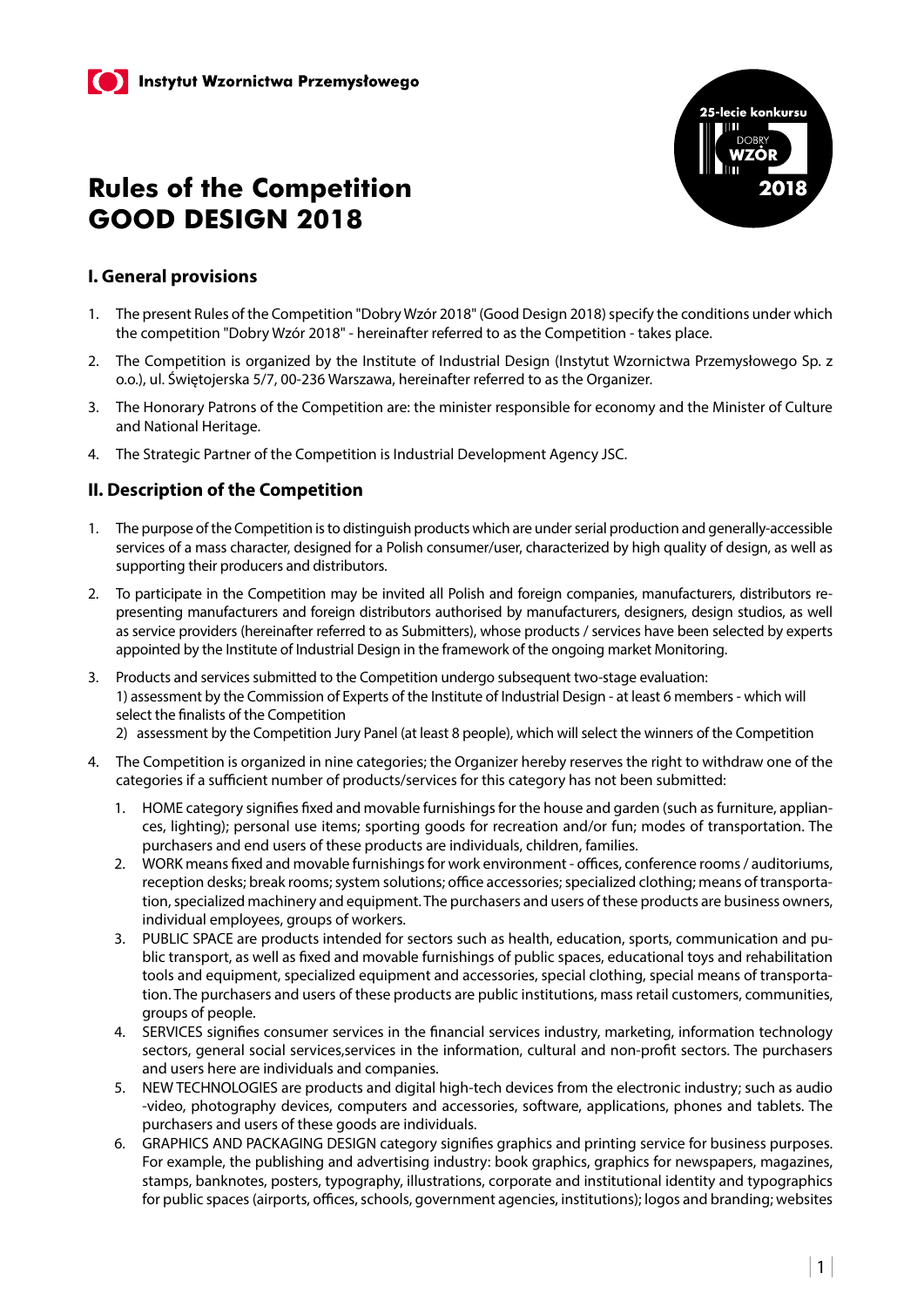

and blogs design, graphics for applications. Unitary packaging serving as packaging of individual products, used in the retail trade. The purchasers and users here are individuals, children, families, companies, workers, labor groups, mass retail customers, communities, groups of people.

- 7. NEW MATERIALS are materials, plastics and natural materials, materials manufactured by the chemical and biochemical, metallurgical, industrial, textile or ceramics sectors, in their primary or processed form, from which various products are produced.
- 8. TRANSPORTATION AND COMMUTING means of transport used for carrying people and freight, including individual and passenger transport (commuting) and freight transport (cargos). This area includes air, land, water, rail and overground transport. Items in this area are purchased and used by individuals and groups of people, as well as companies.
- 9. FASHION AND ACCESSORIES clothing, clothing innovations, footwear, watches, (sun)glasses, bags, wallets, travel accessories and jewellery. These are items of everyday use, purchased and used mostly by individuals.
- 5. The organizer reserves the right to withdraw any of the categories in the event that no sufficient number of products is submitted for such category.
- 6. The main prize in the Competition is the title "Dobry Wzór 2018" (Good Design 2018) awarded in each category of the competition - to the product and service which meets the criteria for high standards of design.
- 7. A Special Prize in the Competition is the title "Wzór Roku 218" (Design of the Year 2018), awarded by the minister responsible for Economy to the best product and / or service in terms of design standards, which was designed by a Polish designer and produced by a Polish company/entrepreneur.
- 8. A Special Prize in the Competition is the title "Produkt Roku 2018" (Product of the Year 2018), awarded by the Industrial Development Agency JSC to the most innovative product/or service, which was designed by a Polish designer and produced by a Polish company/entrepreneur.
- 9. A Special Prize in the Competition is the title "Designer Roku 2018" (Designer of the Year 2018), awarded by the President of the Institute of Industrial Design to an outstanding Polish designer.
- 10. The Special Prize in the Competition is the title "Produkt Roku 2018" (Design of the Year for Culture 2018), awarded by the Minister of Culture to the best product and/or service, characterized by unique culture-forming features and facilitating access to culture, which is designed by a Polish designer and produced by a Polish enterprise.
- 11. The competition takes place in the period from 12 March 2018 until 9 December 2018.

### **III. Conditions for participation in the Competition**

- 1. The Competition is open to all Polish and foreign companies, manufacturers, distributors representing manufacturers and foreign distributors authorised by manufacturers, designers, design studios, as well as service providers (hereinafter referred to as Submitters), whose:
	- a. products and services submitted are and have been available on the Polish market for no longer than 3 years, i.e. from January 2015
	- b. new materials submitted to the Competitions are and have been available on the Polish market for no longer than 5 years, i.e. from January 2013
- 2. The Competition is open exclusively to products & services identified by the experts of the Institute of Industrial Design during ongoing market Monitoring, and then submitted by appropriate companies to participate in the Competition through the electronic Application Form, hereinafter referred to as the Form, and for which the Submitters have paid the applicable Competition Participation Charges for the product and / or service submitted. The specific amount of Competition Fees is provided for in Chapter VIII of the present Rules.
- 3. Filling out of the Form and sending it to the Competition organizer is tantamount to acceptance of the Rules andnotification of participation in the Competition for all of its stages, under the conditions set out in the present Rules, and does not require any additional confirmation from the entity submitting its product / service (Submitter).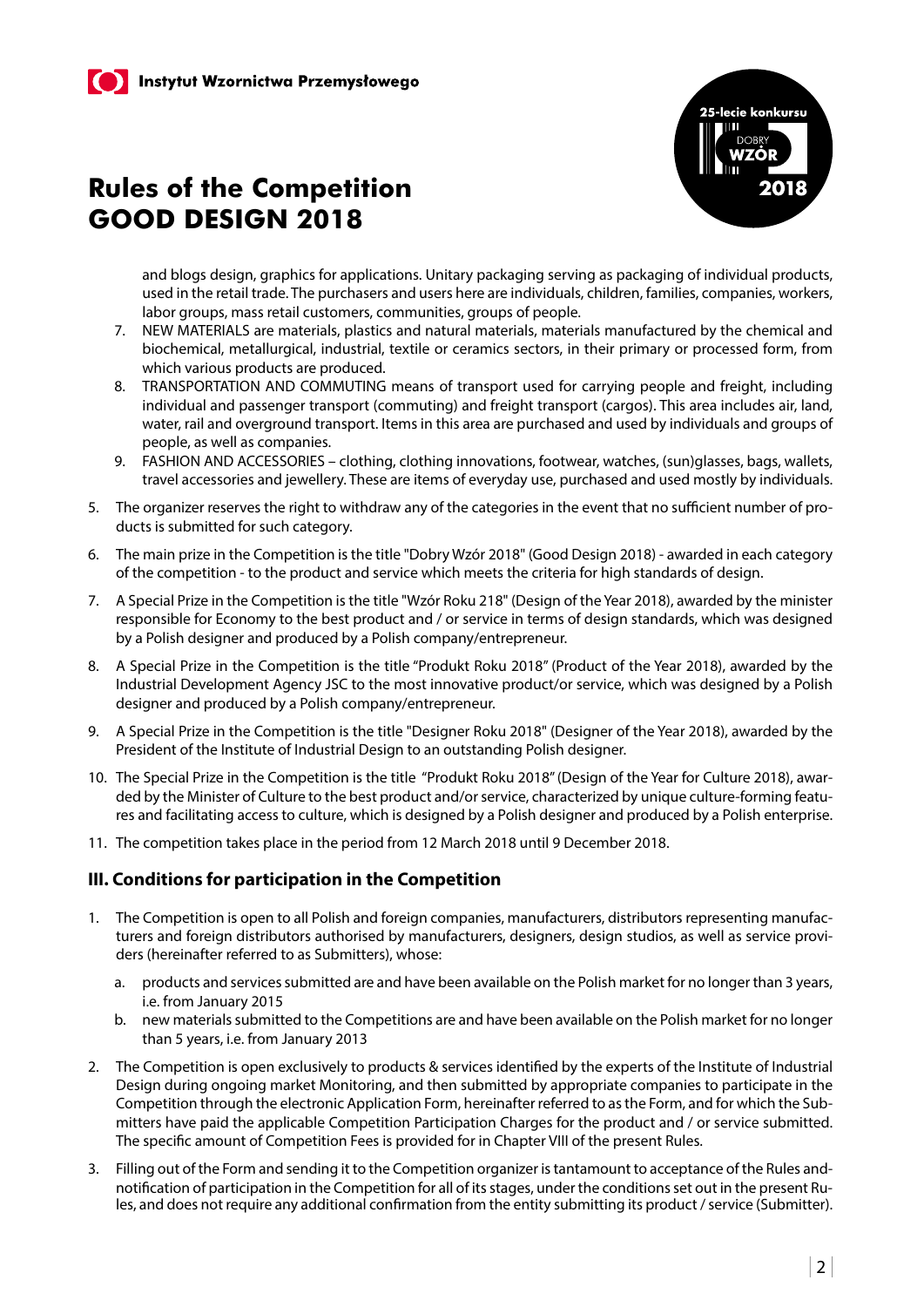

- 4. Only to such products and services for which the Submitter holds property copyrights (within the meaning of the Act on Copyright and Related Rights) can be submitted.
- 5. Products and services qualified for the specific competition categories defined in these Rules take part in the Competition. The qualification of a product / service to a particular Competition category takes place pursuant a decision by the Submitter. Such choice may be revised by the Commission of Experts in the case of incorrect classification of the submitted product or service, of which the relevant Submitter will be informed immediately.
- 6. The Competition is open to any number of products and services submitted for all the categories of the Competition, provided that the submitted products and services have been previously identified by the Experts.
- 7. From among the products and services participating in the Competition, the Commission of Competition Experts will select the products and services that will participate in the Competition Final. The products and services qualified to participate in the Final will be shown in the post-competition exhibition "Dobry Wzór 2018" (Good Design 2018) at the Institute of Industrial Design.
- 8. The conditions for participation in the Competition Final and post-competition exhibition "Dobry Wzór 2018" (Good Design 2018) are as follows:
	- a. transport, at the participant's own expense, of the product or service qualified for the Final to the Organizer's seat,
	- b. insurance by the Submitter at their own expense of such products/services before delivering them and handing over to the Organizer,
	- c. pick up after the end of the exhibition of the products or services delivered, from the Organiser's seat at the participant's own expense.

### **IV. Competition stages**

The Competition "Dobry Wzór 2018" (Good Design 2018) takes place in three stages:

#### **STAGE ONE:**

- 1. As part of the ongoing market Monitoring carried out by the Institute of Industrial Design, the experts appointedby the Institute of Industrial Design select the products and services available on the Polish market which meet the criteria of high-quality design for the Competition.
- 2. Legal entities and natural persons of Polish and foreign law, holding economic copyrights in and to the products and services submitted to the Competition, except for those entities that are required to obtain, as the creators of such products and services, consent for their submission from the entity holding, as at the date of submission, the relevant copyright in and to such products and services (hereinafter referred to as the Applicants), shall be given notification that their product/service has been recommended by the experts, and shall be invited to participate in the Competition.
- 3. The submission of products and services for the competition involves: completion of the online Form, posting photographs of products and services submitted for the competition on a dedicated website and payment of the fee.
- 4. The registration form is available at www.iwp.com.pl/projekty\_dobry\_wzor. The candidate, after filling-in the online form, prints the form and sends the form, signed by the authorized person, to the following address: Instytut Wzornictwa Przemysłowego Sp. z o.o., ul. Świętojerska 5/7, 00-236 Warsaw.
- 5. The photographs should meet the following criteria: product in the form of photographs in the format of min. 20 x 15 cm, resolution 300 dpi; tiff, psd, eps, jpg; colour model: CMYK. The description of each of the photographs should include the name of product or service specified in the form. Photographs described in this way should be posted on the dedicated website. The address of the website and the access data will be provided to the Candidate by e-mail.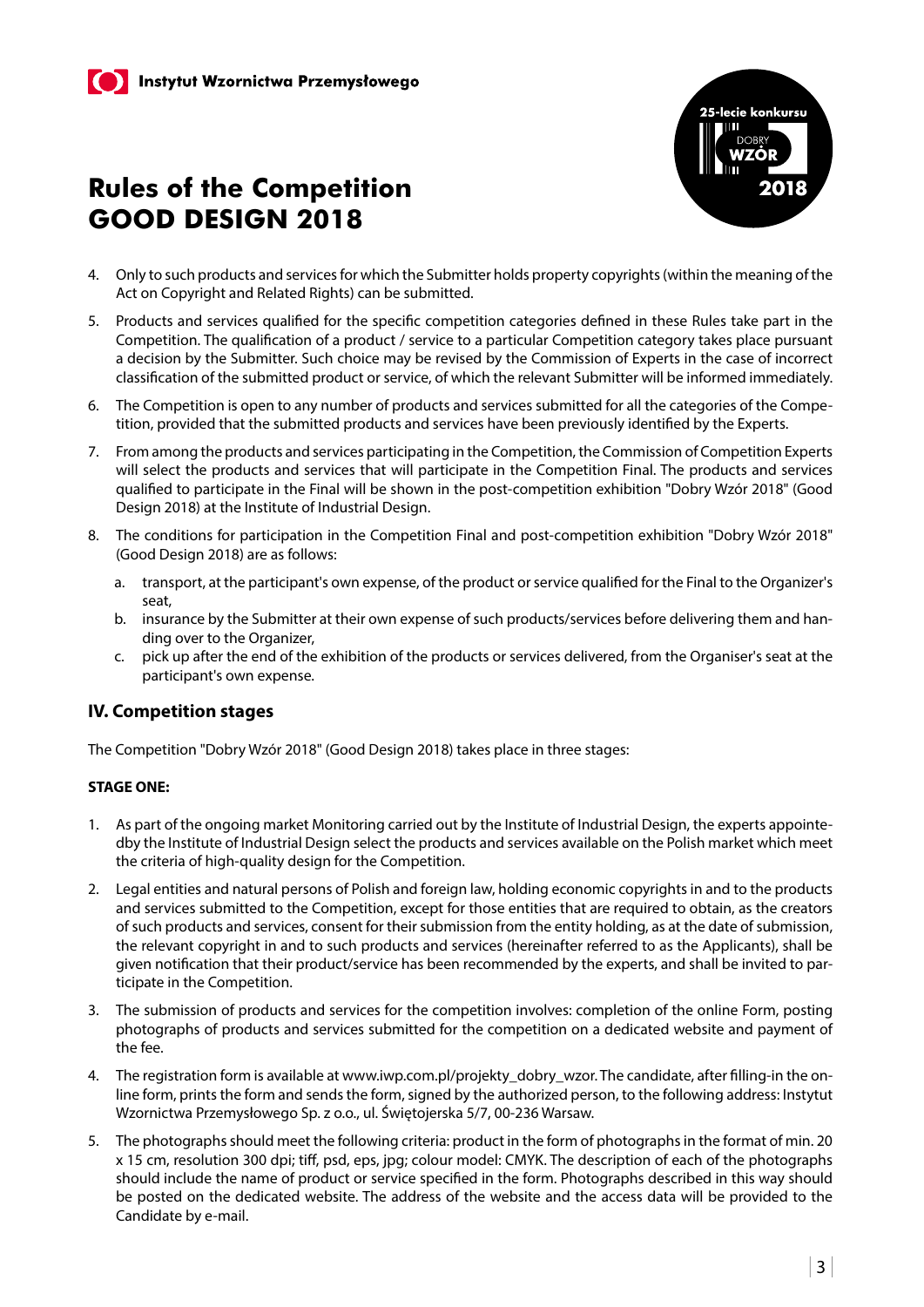

- 6. Posted photographs will be used in the promotional materials of the Competition and displayed during the exhibition held after the end of the competition, in materials promoting and illustrating Polish design, and the Candidate grants his/her consent to the above. Each use of the photographs shall be free of charge.
- 7. The Fee for registration of one product/service amounts to PLN 1,500 + 23% VAT. Detailed information concerning the fee are available in chapter VIII of these Regulations.

#### **STAGE TWO:**

- 1. The products submitted to the Competition will be evaluated by the Commission of Experts according to the the criteria set out in the Product Evaluation Charter (visual features, functionality, economic parameters and additional values) for each competition category.
- 2. The Services submitted to the competition will be evaluated by the Commission of Experts based on the criteria set out in the Services Evaluation Charter (functional features, economic parameters and additional values).
- 3. The Expert Commission will select the products and services qualified for the Competition Final.
- 4. The Submitter will be notified in writing of the qualification of their product / service to the Competition Final.

#### **STAGE THREE:**

- 1. The Submitters whose product(s) have been qualified for the Final shall:
	- a. deliver, at their own expense, the product(s) to the Organizer's seat, directly to the exhibition, hall within the period of 1-30 September 2018. In the case of large-sized items, the Submitter may deliver a mock-up or a model instead, which needs to be previously agreed with the exhibition curator designated by the Organizer.
	- b. before sending the products, they need to be insured at the participant's own expense and the insurance policy sent (by fax to +48 22 831 64 78 or by email to dobrywzor@iwp.com.pl) to the Organizer.
	- c. In the event of cancellation of insurance, a relevant declaration must be sent by email or fax.
	- d. after the exhibition, pick up the delivered product(s) at their own expense.
- 2. The Submitters, whose service(s)/ business graphics was (were) qualified to the Competition Final are obliged to deliver a multimedia presentation on the pertinent service / business graphics and / or a product presenting the given service / graphics to the Organizer during the period from 1-30 September 2018. The presentation, up to 10 slides with no content of commercial and marketing nature should include the following information:
	- a. name of the service provider and name of the service / graphics,
	- b. characteristics of the target client and what client needs are satisfied by the service/ graphics,
	- c. objectives of the company defined when setting out to work on the new service / graphics,
	- d. solutions enhancing the visual value, functionality of the graphics / process of service provision;
- 3. The Submitter whose new material have been qualified for the Competition Final is obliged to:
	- a. deliver, within the period of 1 30 September 2018 (at their own expense):a material sample along with a presentation showing the possible practical applications of the material. The detailed contents of the presentation shall be agreed by the Submitter with the exhibition curator appointed by the Organizer.
	- b. before sending the material samples, they need to be insured at the participant's own expense and the insurance policy sent (by fax to +48 22 831 64 78 or by email to dobrywzor@iwp.com.pl) to the Organizer.
	- c. In the event of cancellation of insurance, a relevant declaration must be sent by email or fax.
	- d. after the exhibition, pick up the delivered material sample(s) at the Submitter's own expense.
- 4. The Products and services qualified for the Finals of the Competition will be judged by a Multi-disciplinary Jury Panel in order to select the winners.
- 5. The products qualified to the Competition Final compete for the "Dobry Wzór 2018" (Good Design 2018) Prize,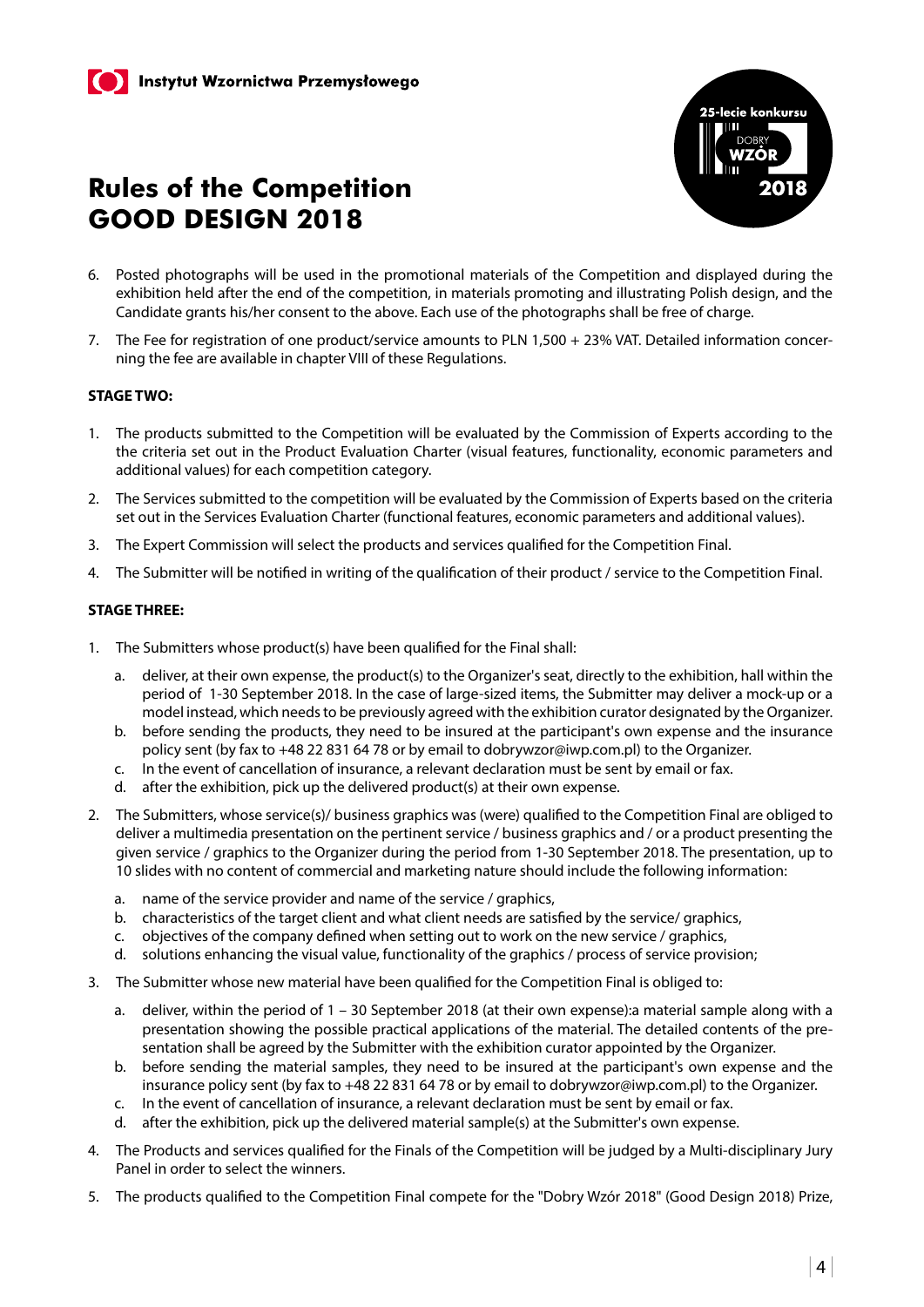

the Special Award "Wzór Roku 2018" (Design of the Year 2018), the Special Award "Wzór Roku dla Kultury 2018" (Design of the Year for Culture 2018), the Special Award "Produkt Roku 2018" (Product of the Year 2018) and the Special Award "Designer Roku 2018" (Designer of the Year 2018).

- 6. The First Prizes in each category of the Competition "Dobry Wzór 2018" (Good Design 2018) are awarded by the jury based on the evaluation of products according to the criteria set out in the Product Evaluation Charters (visual features, functionality, economic parameters and additional values) for each category in the Competition, and / or following a vote of the Jury Panel, with the proviso that the decisive vote is the vote cast by the Chairman of the Jury.
- 7. From among the products and services qualified for the Final of the Competition, the minister responsible for economy chooses the winner of the Prize "Wzór Roku 2018" (Design of the Year 2018).
- 8. The Minister of Culture will select the Design of the Year for Culture 2018 from among the products and services qualified to the Finals of the Competition.
- 9. From among the products and services qualified for the Final of the Competition, the President of the Board of Industrial Development Agency JSC chooses the winner of the Prize "Produkt Roku 2018" (Product of the Year 2018).
- 10. The products and services qualified for the Competition Final will be presented at the post-competition exhibition "Dobry Wzór 2018" (Good Design 2018), which is scheduled take place from 25 October to 9 December 2018 at the Institute of Industrial Design in Warsaw and will feature in the "Dobry Wzór 2018" (Good Design 2018) Catalog.

### **V. Prizes**

- 1. The Prize "Dobry Wzór 2018" (Good Design 2018) is awarded to products and services in each of the nine categories in the Competition: Home, Work, Public Sphere, Services, Business graphics and packaging, New technologies, New materials - for the best design and adaptation to the needs of Polish consumers. The Prize "Dobry Wzór 2018" (Good Design 2018) is awarded to one or more products / services in each of the seven Competition categories.
- 2. The Special Prize "Wzór Roku 2018" (Design of the Year 2018) is awarded by the minister responsible for economy to the best - in terms of design and fit with the Polish market - products / services marketed by a Polish manufacturer /service provider, and designed by a Polish designer.
- 3. The Special Prize "Wzór Roku dla Kultury 2018" (Design of the Year for Culture 2018), will be awarded by the Minister of Culture to the product characterized by unique culture-forming features and facilitating access to culture, designed by a Polish designer.
- 4. The Special Prize "Produkt Roku 2018" (Product of the Year 2018), is awarded by the President of the Board of Industrial Development Agency JSC – the most innovation in terms of design and fit with the Polish market – products / services marketed by a Polish manufacturer /service provider, and designed by a Polish designer.
- 5. The Special Prize "Designer Roku 2018" (Designer of the Year 2018) is awarded by the President of the Institute of Industrial Design to an outstanding Polish designer and / or design team for innovative design solutions and their high quality design.
- 6. The "DOBRY WZÓR 2018" (GOOD DESIGN 2018) PRIZE INCLUDES:
	- a. the title "Dobry Wzór 2018" (Good Design 2018),
	- b. the "Dobry Wzór 2018" (Good Design 2018) statue,
	- c. the "Dobry Wzór 2018" (Good Design 2018) certificate,
	- d. the right to use the "Dobry Wzór 2018" (Good Design 2018) logo as per the brand book supplied by the Organizer,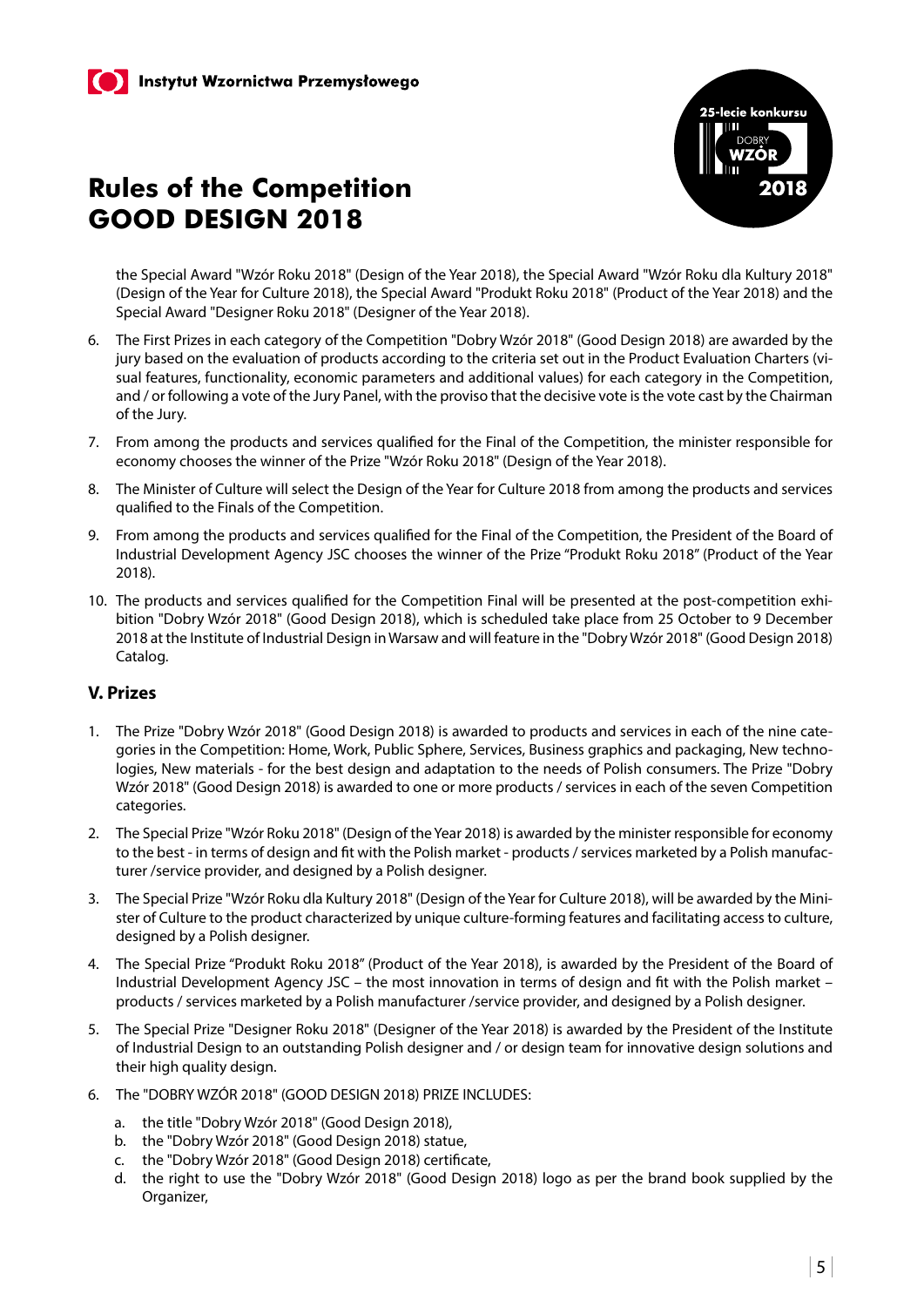

- e. showing of the product / service at the exhibition "Dobry Wzór 2018" (Good Design 2018),
- f. being featured in the bilingual (Polish English) publication of the "Dobry Wzór 2018" (Good Design 2018) Competition Catalog.
- g. 5 copies of the "Dobry Wzór 2018" (Good Design 2018) Catalog.
- 7. The SPECIAL PRIZE "WZÓR ROKU 2018" (DESIGN OF THE YEAR 2018) INCLUDES:
	- a. the title "Wzór Roku 2018" (Design of the Year 2018),
	- b. the "Wzór Roku 2018" (Design of the Year 2018) statue,
	- c. the "Wzór Roku 2018" (Design of the Year 2018) certificate,
	- d. the right to use the "Wzór Roku 2018" (Design of the Year 2018) logo as per the brand book supplied by the Organizer,
	- e. showing of the product / service at the exhibition "Dobry Wzór 2018" (Good Design 2018),
	- f. being featured in the bilingual (Polish English) publication of the "Dobry Wzór 2018" (Good Design 2018) Competition Catalog,
	- g. 5 copies of the "Dobry Wzór 2018" (Good Design 2018) Catalog.
- 8. The SPECIAL PRIZE "WZÓR ROKU dla KULTURY 2018" (DESIGN OF THE YEAR for CULTURE 2018) INCLUDES:
	- a. the title "Wzór Roku dla Kultury2018" (Design of the Year for Culture 2018),
	- b. the "Wzór Roku dla Kultury2018" (Design of the Year for Culture 2018) statue,
	- c. the "Wzór Roku dla Kultury2018" (Design of the Year for Culture 2018) certificate,
	- d. the right to use the "Wzór Roku dla Kultury2018" (Design of the Year for Culture 2018) logo as per the brand book supplied by the Organizer,
	- e. showing of the product / service at the exhibition "Dobry Wzór 2018" (Good Design 2018),
	- f. being featured in the bilingual (Polish English) publication of the "Dobry Wzór 2018" (Good Design 2018) Competition Catalog,
	- g. 5 copies of the "Dobry Wzór 2018" (Good Design 2018) Catalog.
- 9. THE SPECIAL PRIZE "PRODUKT ROKU 2018" (PRODUCT OF THE YEAR 2016) INCLUDES:
	- a. the title "Produkt Roku 2018" (Product of the Year 2018),
	- b. the "Produkt Roku 2018" (Product of the Year 2018) statue,
	- c. the "Produkt Roku 2018" (Product of the Year 2018) certificate,
	- d. the right to use the "Produkt Roku 2018" (Product of the Year 2018) logo as per the brand book supplied by the Organizer,
	- e. showing of the product / service at the exhibition "Dobry Wzór 2018" (Good Design 2018),
	- f. being featured in the bilingual (Polish English) publication of the "Dobry Wzór 2018" (Good Design 2018) Competition Catalog,
	- g. 5 copies of the "Dobry Wzór 2018" (Good Design 2018) Catalog.
- 10. The SPECIAL PRIZE "DESIGNGER ROKU 2018" (DESIGNER OF THE YEAR 2018) INCLUDES:
	- a. the title "Designer Roku 2018" (Designer of the Year 2018), awarded by the President of the Institute of Industrial Design,
	- b. the "Designer Roku 2018" (Designer of the Year 2018) statue,
	- c. the "Designer Roku 2018" (Designer of the Year 2018) certificate,
	- d. the right to use the "Designer Roku 2018" (Designer of the Year 2018) logo as per the brand book supplied by the Organizer,
	- e. 5 copies of the "Dobry Wzór 2018" (Good Design 2018) Catalog.
- 11. THE FINALISTS OF THE "DOBRY WZÓR 2018" (GOOD DESIGN 2018) COMPETITION RECEIVE:
	- a. the right to use the title of a Finalist of the "Dobry Wzór 2018" (Good Design 2018) Competition,
	- b. the certificate: Product/Service Nominated for the Final of the "Dobry Wzór 2018" (Good Design 2018) Com-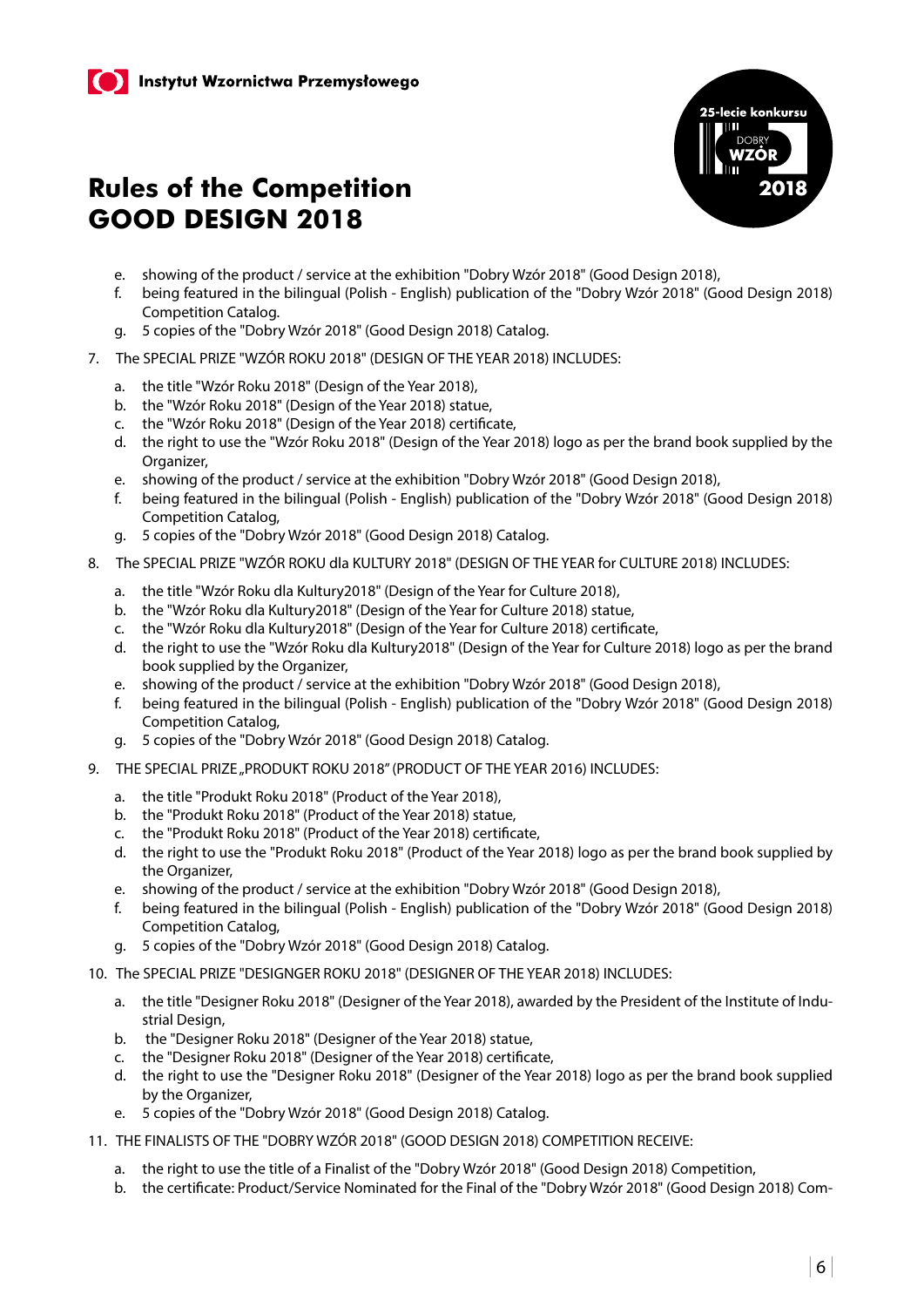

petition,

- c. showing of the product / service at the exhibition "Dobry Wzór 2018" (Good Design 2018) organized by the Institute of Industrial Design,
- d. being featured in the bilingual (Polish English) publication of the "Dobry Wzór 2018" (Good Design 2018) Competition Catalog.
- e. the right to use the Finalist of the "Dobry Wzór 2018" (Good Design 2018) logo,
- f. expertise of product / or service,
- g. 2 copies of the "Dobry Wzór 2018" (Good Design 2018) Catalog.
- h. invitation to the Competition Gala for two people.
- 12. THE COMPETITION PARTICIPANTS RECEIVE:
	- a. the right to use the Product/Service recommended for the "Dobry Wzór 2018" (Good Design 2018) Competition logo ,
	- b. the presentation of a product or service pictures on a special board, along with information about the product or service, the exhibition Good Design 2018.
- 13. The participants, Finalists and Winners of the Competition, along with the right to use the Competition logo receive, by e-mail to the address specified in the Application Form, the file containing the logo and the guidelines for its use in each of the cases provided for in points 6, 7, 8, 9, 10, 11, 12. In case of violation of the above quidelines, at the request of the Organizer, all the above entities are obliged to remove those irregularities in all the materials in which the logo burdened with the flaw (irregularity) was used.
- 14. The aforementioned rewards and benefits arising from participation in the Competition shall be available to the Applicant – i.e. the company that has submitted a product/service to the Competition.

### **VI. Jury of the Competition**

- 1. The Organizer appoints a Jury Panel, made up of experts in the following fields:
	- a. industrial design
	- b. design of services
	- c. design of business graphics and packaging
	- d. new technologies
	- e. materials for industries implementing the design
	- f. marketing of new products
	- g. ergonomic research and economics
	- h. economic and social institutions related to the design sector
	- i. institutions in the field of protection of intellectual property and copyrights
	- j. designers
- 2. The Organizer appoints the Chairperson of the Competition Jury, who has the casting vote when making the final decision on the "Dobry Wzór 2018" (Good Design 2018) Prize.
- 3. The final composition of the Jury will be made public no later than one month prior to the decision on the Competition winners on the website of the organizer.

### **VII . Timetable**

- 1. The Competition "Dobry Wzór 2018" (Good Design 2018) takes place in the period from 12 March to 9 December 2018.
- 2. The deadline for submitting products and services to the Competition "Dobry Wzór 2018" (Good Design 2018) is 15 June 2018. By that date, the Submitter is required to:
	- a. send in the application form
	- b. send the photographic documentation of the product / service
	- c. pay the Competition Fee (confirmed by fax or email)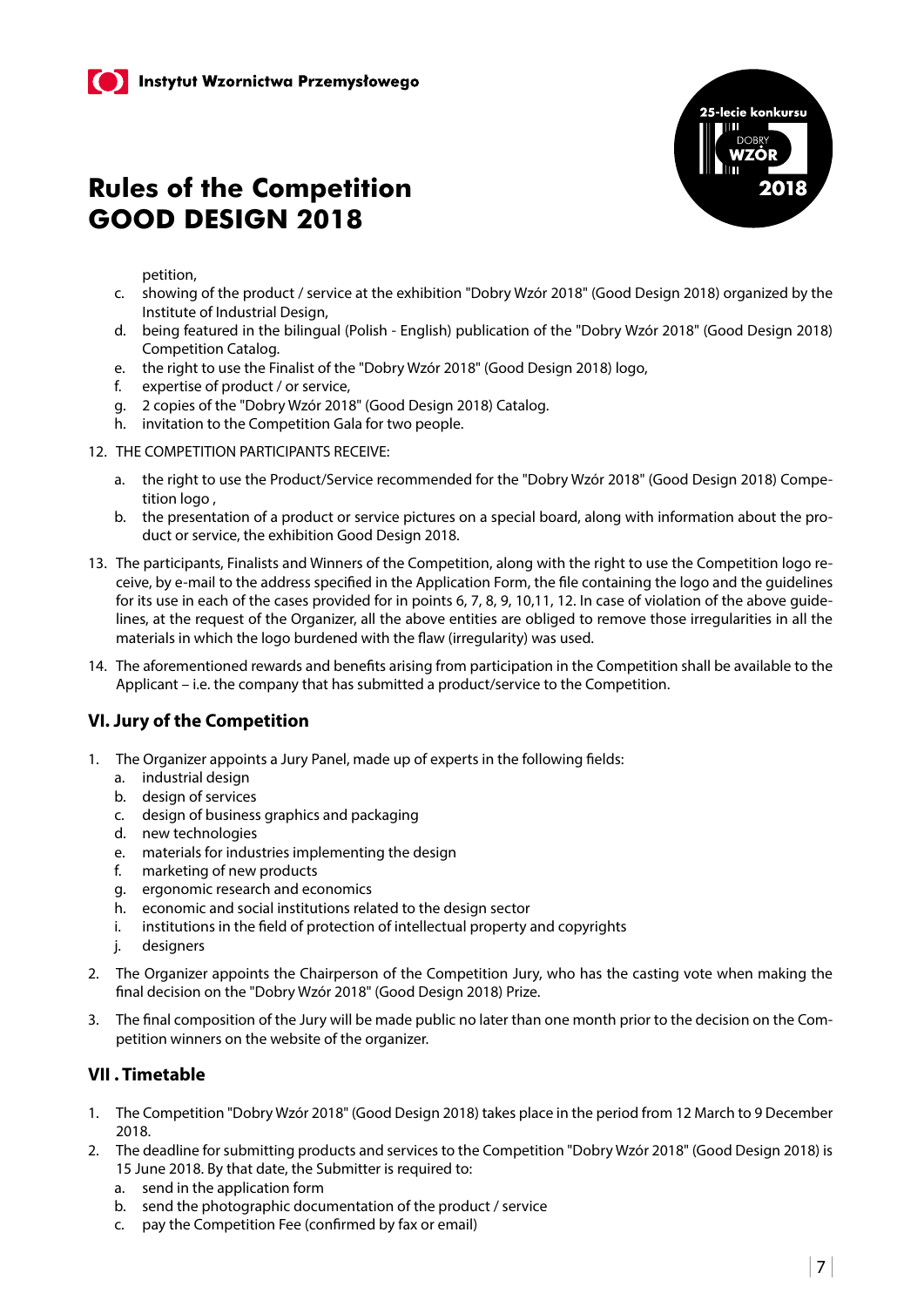

- 3. Announcement of the Competition Finalists 6 August 2018.
- 4. Delivery of the products / services qualified for the Competition Finals 30 September 2018.
- 5. Provision of evidence of insurance for the products/services/samples 30 September 2018.
- 6. Deliberations of the Jury Panel 22 October 2018.
- 7. Official Awards Ceremony and announcement of the Winners 25 October 2018.
- 8. Duration of the post-competition exhibition "Dobry Wzór 2018" (Good Design 2018) from 26 October to 9 December 2018.

### **VIII. Rules for financing the participation in the Competition**

- 1. The Competition Fee for submission of one product for the Competition is 1500 PLN + 23% VAT. The payment should be made to the account of the Institute of Industrial Design (Instytut Wzornictwa Przemysłowego Sp. z o.o.), at Raiffeisen Bank Polska S.A., account number 20 1750 0009 0000 0000 0636 0898, bank transfer title: Competition Fee "Dobry Wzór 2018" (Good Design 2018) (payment/transfer confirmed by fax onto the number: +48 22 831 64 78 or by e-mail: dobrywzor@iwp.com.pl).
- 2. Failure to pay the Competition Fee within the deadline indicated in the regulations shall result in the product/ service being excluded therefrom.
- 3. The Competition fee is not refundable in the event of withdrawal of the Submitter from the Competition at any stage.
- 4. The Competition fee covers the costs and benefits of participation in the Competition as set out in the Rules:
	- a. promotion of the Competition Participants on the website www.iwp.com.pl
	- b. the presentation of a product or service pictures on a special board, along with information about the product or service, the exhibition Good Design 2018.
	- c. showing of the products and services qualified for the Finals of the Competition at the post-competition exhibition "Dobry Wzór 2018" (Good Design 2018),
	- d. presentation of the products and services qualified for the Competition Finals on the pages of the "Dobry Wzór 2018" (Good Design 2018) Competition Catalog,
	- e. preparation and delivery of the Certificates.
	- f. preparation and delivery to the Competition participants of the abbreviated design evaluation for the product /service submitted for the Competition,
	- g. to obtain statues by the Laureates

### **IX. Final provisions**

- 1. The Organizer reserves the right not to award the "Dobry Wzór 2018" (Good Design 2018) prize in any and each category of the Competition.
- 2. The Organizer will not be liable in the event of the minister responsible for economy not awarding the "Wzór Roku 2018" (Design of the Year 2018) Prize.
- 3. The organizer will not be liable in the event that the Minister of Culture not awarding the "Wzór Roku dla Kultury 2018" (Design of the Year for Culture 2018) Prize.
- 4. The Organizer will not be liable in the event of the President of the Board of Industrial Development Agency JSC not awarding "Produkt Roku 2018" (Product of the Year 2018), Prize.
- 5. The Organizer reserves the right to award more than one "Dobry Wzór 2018" (Good Design 2018) Prize in each category.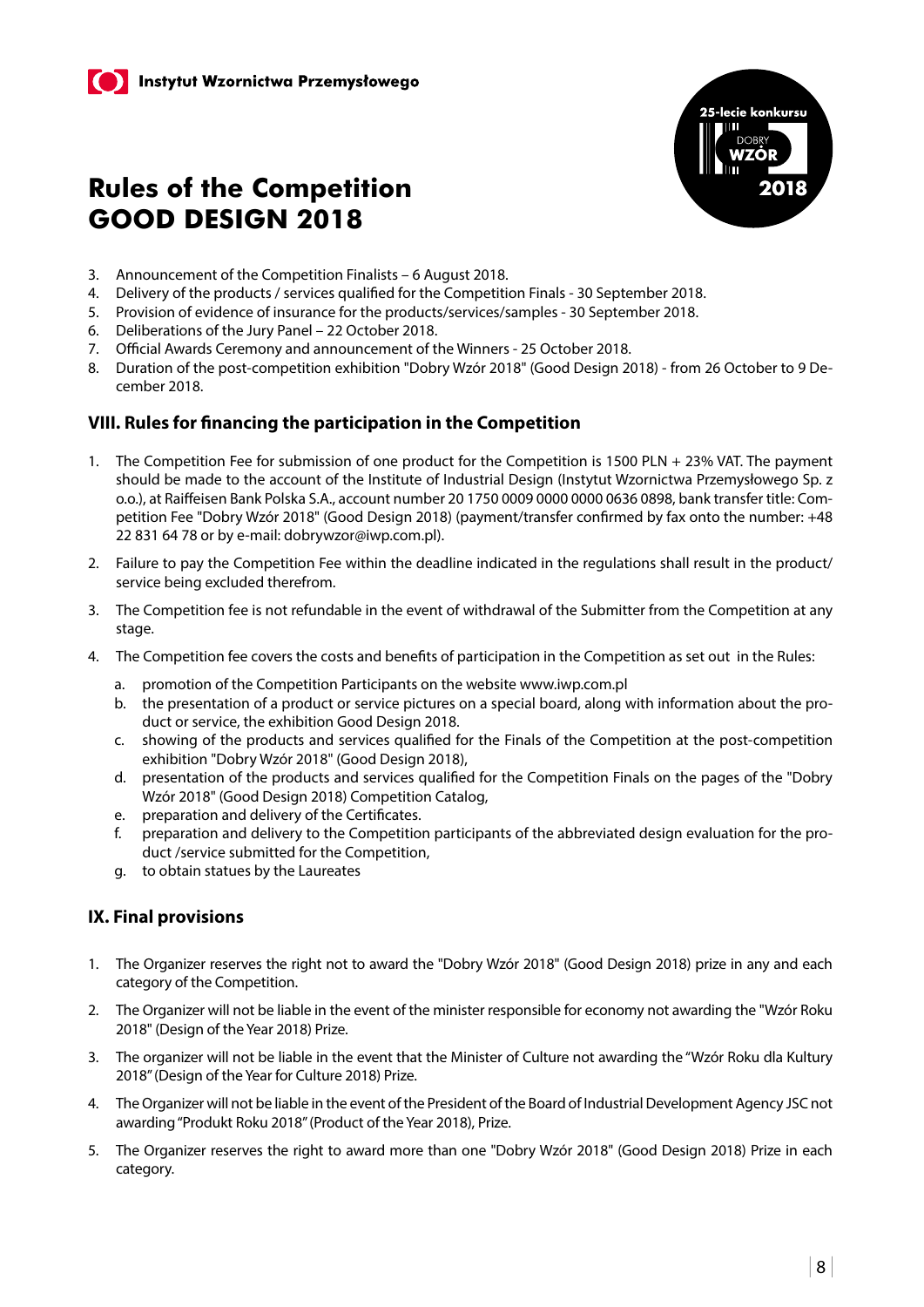

- 6. The withdrawal of the manufacturer / distributor / service provider from the Competition during any stage will, in the case of the relevant product / service qualifying for the Finals of the Competition, mean that the product / service is withdrawn from the exhibition, the catalog and all other materials promoting the products / services nominated for the "Dobry Wzór 2018" (Good Design 2018) Prize. Even in the case of withdrawal, the Competition Fee is non refundable.
- 7. The Organizer reserves the right to exclude the product qualified for the Competition Final from the Competition if the product delivered differs in terms of quality, type and color from the product submitted for the Competition and presentedin the Application Form and photographic materials. Exclusion of the product from the Competition for reasons stated above does not result in the Competition Fee being refunded.
- 8. Failure to deliver the product / service qualified for the Finals of the Competition within the period specified in section VII point 4 (Timetable) will prevent the product / service being admitted to participate in the Competition Final. Exclusion of the product from the Competition for reasons stated above does not result in the Competition Fee being refunded.
- 9. The Organizer does not send back the products and services delivered to its seat for the purpose of the post-competition exhibition. Their pickup takes place at the expense of the Participant, after the end of the exhibition, at the date/time agreed by phone or by e-mail with a representative of the Organizer.
- 10. The Organizer has the right to publish the products / services submitted to the Competition by the Finalists and Winners in the publicity and promotional materials of the Organizer.
- 11. By joining this Competition, Applicants acknowledge and agree that their image may be used for promotional and marketing purposes by the Competition Organiser and its Strategic Partner, by placing such images in the mass

media, i.e. television, the press and the internet.

- 12. The Organizer reserves the right to change the schedule of the Competition, of which all Submitters will be informed by e-mail sent to the address provided in the Application Form.
- 13. The contents of the present Rules shall be made available at the Organizer's seat and on the website www.iwp.com. pl in the period from 12 March to 25 October 2018.

#### **X. Information clause**

- 1. The administrator of your personal data provided in the application form is Instytut Wzornictwa Przemysłowego Sp. z o.o., hereinafter referred to as: "the Administrator". You can contact the Administrator writing to the following address: dobrywzor@iwp.com.pl or calling the following number 22 860 00 66
- 2. The legal basis for the processing of your data is the fact that you entered the Good Design 2018 competition (hereinafter referred to as the Competition) for the purpose of which the processing of your data is necessary.
- 3. Your personal data shall be processed solely for the purposes connected with the entering of the Competition.
- 4. The provision of your personal data is not obligatory, but your failure to provide your personal data will prevent you from entering the Competition.
- 5. Your personal data shall be stored for a period of 10 years from the date of completion of the activities connected with the conduct of the Competition.
- 6. The Administrator does not intend to transfer your personal data to any third country or to any international organizations.
- 7. You shall have a right to request the Administrator to provide you with access to your data, to correct, transfer, remove your data or restrict the scope of processing of your data.